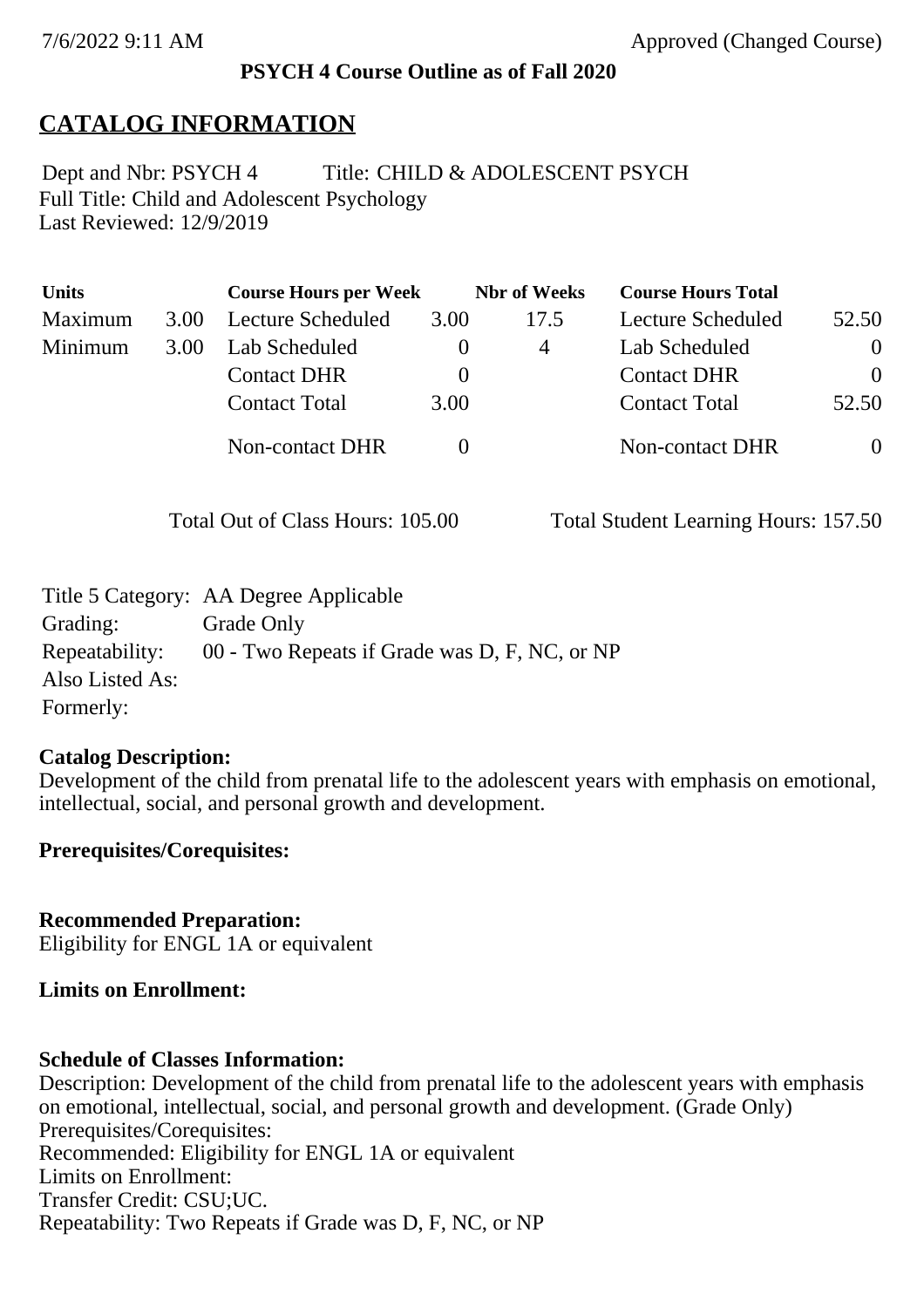# **ARTICULATION, MAJOR, and CERTIFICATION INFORMATION:**

| <b>AS Degree:</b>                 | Area                                              |                                                                                                                      |           | Effective:              | Inactive:        |
|-----------------------------------|---------------------------------------------------|----------------------------------------------------------------------------------------------------------------------|-----------|-------------------------|------------------|
| <b>CSU GE:</b>                    | D<br><b>Transfer Area</b><br>D                    | Social and Behavioral Sciences Fall 1981<br><b>Social Science</b>                                                    |           | Effective:<br>Fall 2010 | Inactive:        |
|                                   | D <sub>9</sub><br>D<br>D <sub>1</sub>             | Psychology<br><b>Social Science</b><br>Anthropology and Archeology                                                   |           | Fall 1991               | <b>Fall 2010</b> |
|                                   | D4<br>D <sub>9</sub><br>D<br>D <sub>1</sub><br>D4 | <b>Gender Studies</b><br>Psychology<br><b>Social Science</b><br>Anthropology and Archeology<br><b>Gender Studies</b> |           | Fall 1981               | Fall 1991        |
| IGETC:                            | <b>Transfer Area</b><br>4<br>4I                   | Social and Behavioral Science<br>Psychology                                                                          |           | Effective:<br>Fall 1981 | Inactive:        |
| <b>CSU Transfer: Transferable</b> |                                                   | Effective:                                                                                                           | Fall 1981 | Inactive:               |                  |
| <b>UC Transfer:</b> Transferable  |                                                   | Effective:                                                                                                           | Fall 1981 | Inactive:               |                  |

**CID:**

# **Certificate/Major Applicable:**

[Both Certificate and Major Applicable](SR_ClassCheck.aspx?CourseKey=PSYCH4)

# **COURSE CONTENT**

## **Student Learning Outcomes:**

Upon completion of the course, students will be able to:

1. Analyze and apply biological and environmental theories to explain cognitive, physical, emotional, and social development of the individual from the prenatal period through childhood and adolescence.

2. Describe and apply the research methods that are used to study child and adolescent psychology.

# **Objectives:**

Students will be able to:

- 1. Distinguish among significant theoretical perspectives on the development of the child.
- 2. Differentiate between chromosomes and genes, recessive and dominant traits, and monozygotic and dizygotic twins.
- 3. Discuss chromosomal and genetic abnormalities relevant to the psychological maladjustment of the child.
- 4. Describe how psychological and environmental factors such as maternal stress, nutrition, teratogens, sexually transmitted diseases, and drugs influence the development of the child.
- 5. Examine the brain structures, intellectual growth, perceptual processes, memory and language development of the child in the infancy, childhood and adolescent years.
- 6. Explain how attachment, social deprivation, child abuse and neglect, day care, temperament, and gender differences influence the infant's social and emotional development.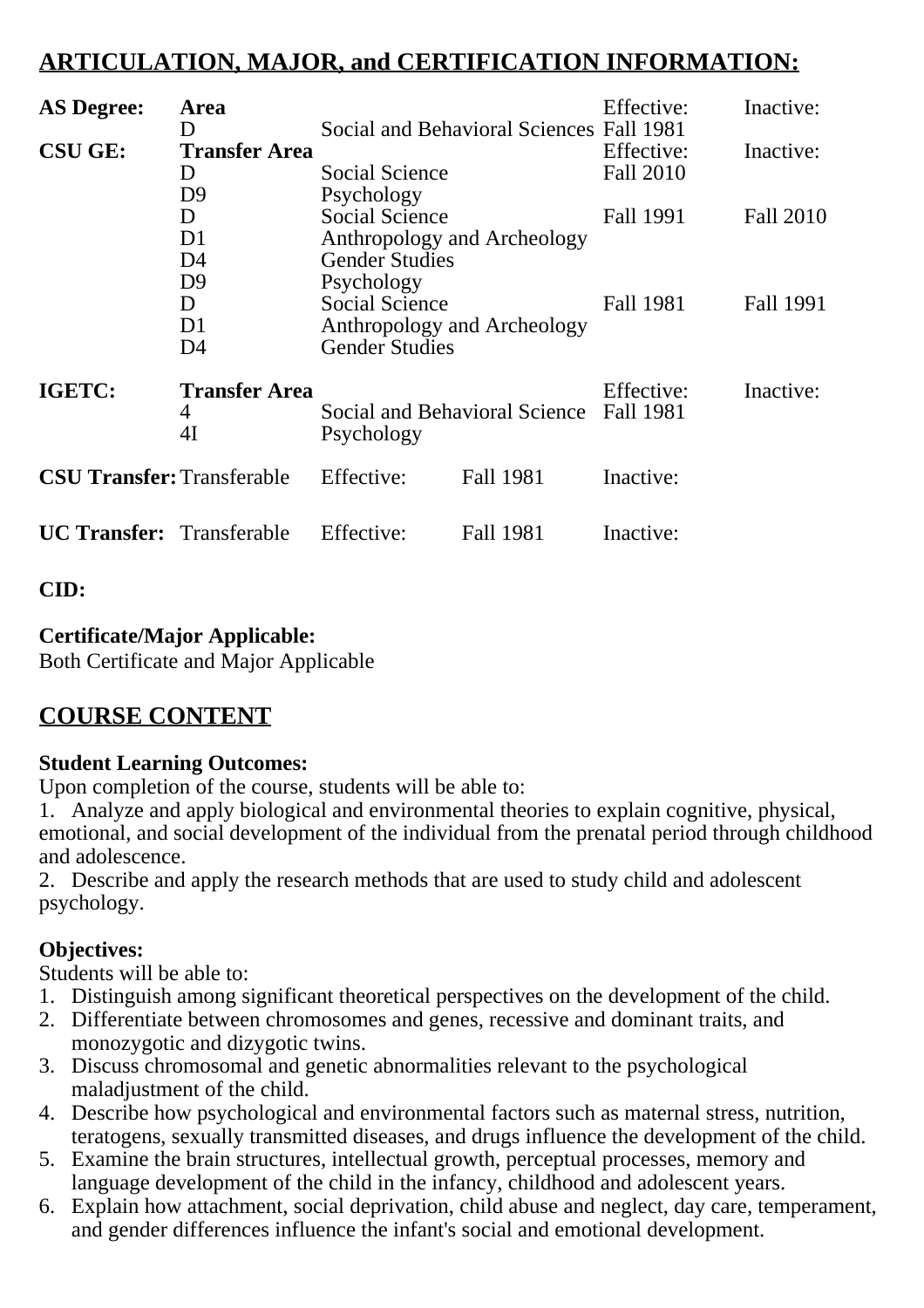- 7. Discuss the influence of parenting styles, siblings, peer interactions, and gender roles in the early childhood years.
- 8. Describe the factors that contribute to and delineate treatment strategies for childhood obesity, eating disorders, elimination disorders, ADHD, and learning disabilities.
- 9. Provide causal factors and treatment options for separation anxiety, conduct disorder, childhood depression, and drug abuse in the middle childhood and adolescent years.
- 10. Discriminate among the various theories that describe the adolescent's self-concept, emotional, cognitive and moral development.

## **Topics and Scope:**

I. The Study of Human Development

- A. History
- B. Research
- C. Theories
- II. The Human Heritage
	- A. Genes
	- B. Environment
- III. Prenatal Development and Birth
- IV. Infant Capacities and the Process of Change
- V. The Achievement of the First Year and the End of Infancy
- VI. Early Experiences and Later Life
- VII. Language Acquisition
- VIII. Early Childhood Thought
	- A. Competence
	- B. Abilities
- IX. Social Development in Early Childhood
- X. The Contexts of Early Childhood
	- A. Family
	- B. Media
- XI. Cognitive and Biological Attainments of Middle Childhood
- XII. Schooling and Physical and Social Development in Middle Childhood
- XIII. Biological and Social Foundations of Adolescence
- XIV. Cognitive and Psychological Achievements of Adolescence
- XV. Emerging Adulthood

## **Assignment:**

- 1. Read approximately 35 pages per week
- 2. Writing assignment that may include research, experiential, response, or project for a minimum of 1,250 words
- 3. Formal testing: quizzes, exams, and a final
- 4. Oral presentation and/or group project may be assigned

# **Methods of Evaluation/Basis of Grade:**

**Writing:** Assessment tools that demonstrate writing skills and/or require students to select, organize and explain ideas in writing.